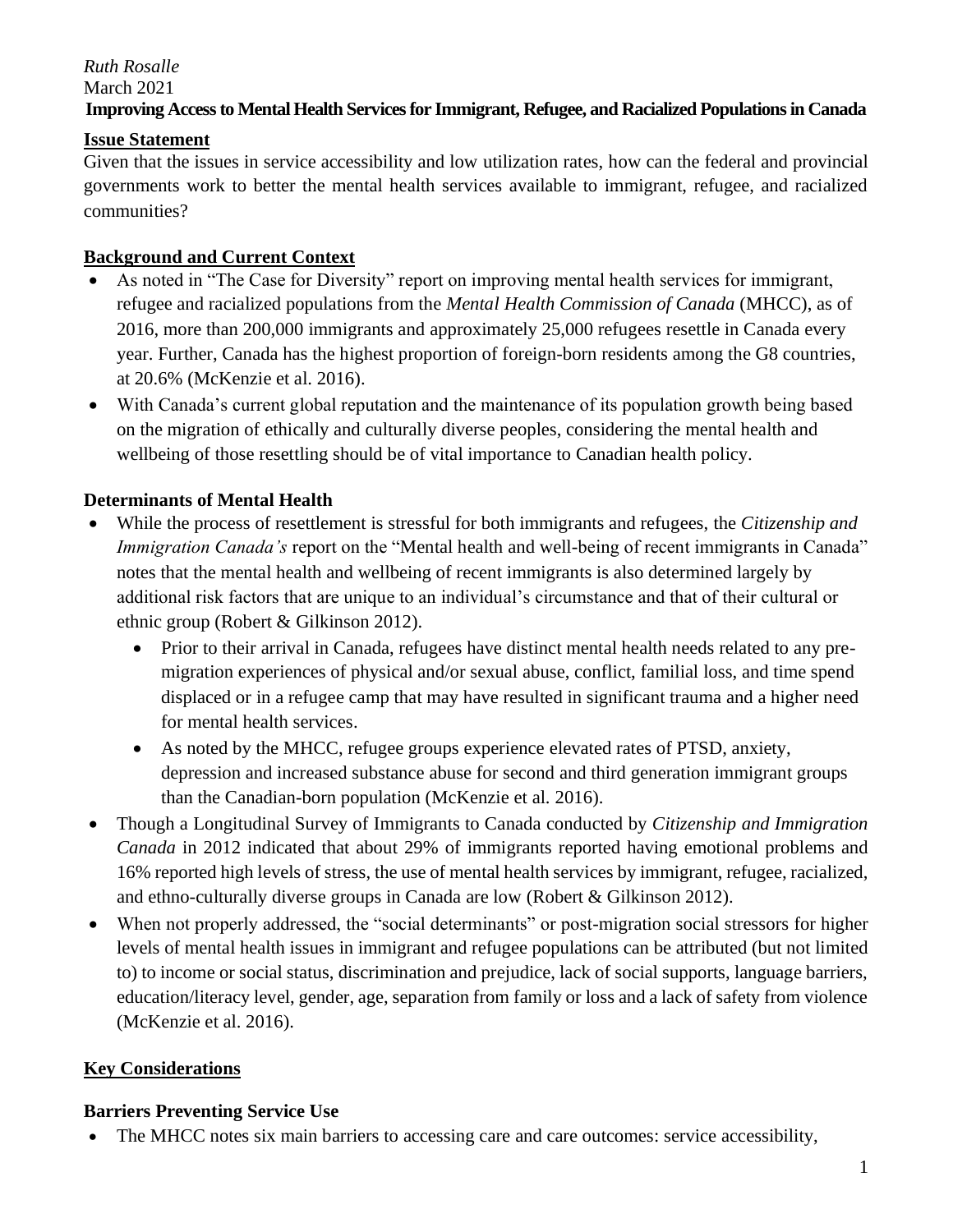# *Ruth Rosalle*

March 2021

#### **Improving Access to Mental Health Services for Immigrant, Refugee, and Racialized Populations in Canada**

patient-provider interaction, circumstantial challenges, language, stigma in an individual's family or ethno-cultural community, and fear or distrust of medical providers and services (McKenzie et al. 2016).

- Healthcare providers having a lack of personal connection with new Canadian residents or awareness of their health history can lead to serious underestimation of symptomology or misdiagnosis (McKenzie et al. 2016).
- Circumstantial challenges such as transportation issues, competing demands (family, work, etc.), financial constraints, and lack of insurance coverage may prevent individuals from seeking out services. This barrier may also have a magnified effect for seniors, children, or those dependent on their families because other stressors may be seen as having a lower priority in comparison to other stressors associated with resettlement a family may be contending with (McKenzie et al. 2016).
- Unfamiliarity or a discomfort with the medical system upon arrival in Canada may pose major challenges for recent immigrants and refugees, especially if culturally sensitive care is not provided. As noted Robert and Gilkinson (2012) certain diagnosis for recent immigrants, racialized persons, and refugees may be incorrect based on symptom interpretations by individuals with different cultural backgrounds and ethnicities.

## **Interim Federal Health Program (IFHP)**

- The IFHP provides limited, temporary coverage of health-care benefits for refugee claimants, victims of human trafficking, and protected persons under the *Immigration and Refugee Protection Act* that are not covered under private, provincial, or territorial, health-care coverage for up to a year upon arrival. Said coverage may include the cost of vaccinations, medical support for travel, and one Immigration Medical Exam inside Canada and follow-up treatment for conditions that would make one inadmissible to Canada.
- While the care covered under the IFHP includes services from doctors and other licensed healthcare professionals (like GPs, psychologists and psychiatrists), it does not address the low uptake in mental health services.

### **Immigration Medical Exams (IME)**

- To ensure that someone is not inadmissible to Canada for medical reasons and to begin a clinical preventative screening, those looking to reside and resettle in Canada may need an IME conducted by a Panel Physician in their home country or upon arrival in Canada. As a result of the IME, under s.38(1) of the *Immigration and Refugee Protection Act*, a foreign national is inadmissible to Canada on health grounds if their health condition is likely a danger to public safety, a likely danger to public health, or might cause excessive demand on health or social services (IRCC 2018).
	- As described by *Immigration, Refugees and Citizenship Canada (IRCC)*, examples of inadmissibility on these grounds can include infectious diseases and unpredictable or violent behaviour. While the excessive demand reason for inadmissibility is related to a \$20,517 per year estimation of the cost for health and social services as of 2019, this does not apply to refugees or protected persons (IRCC 2018).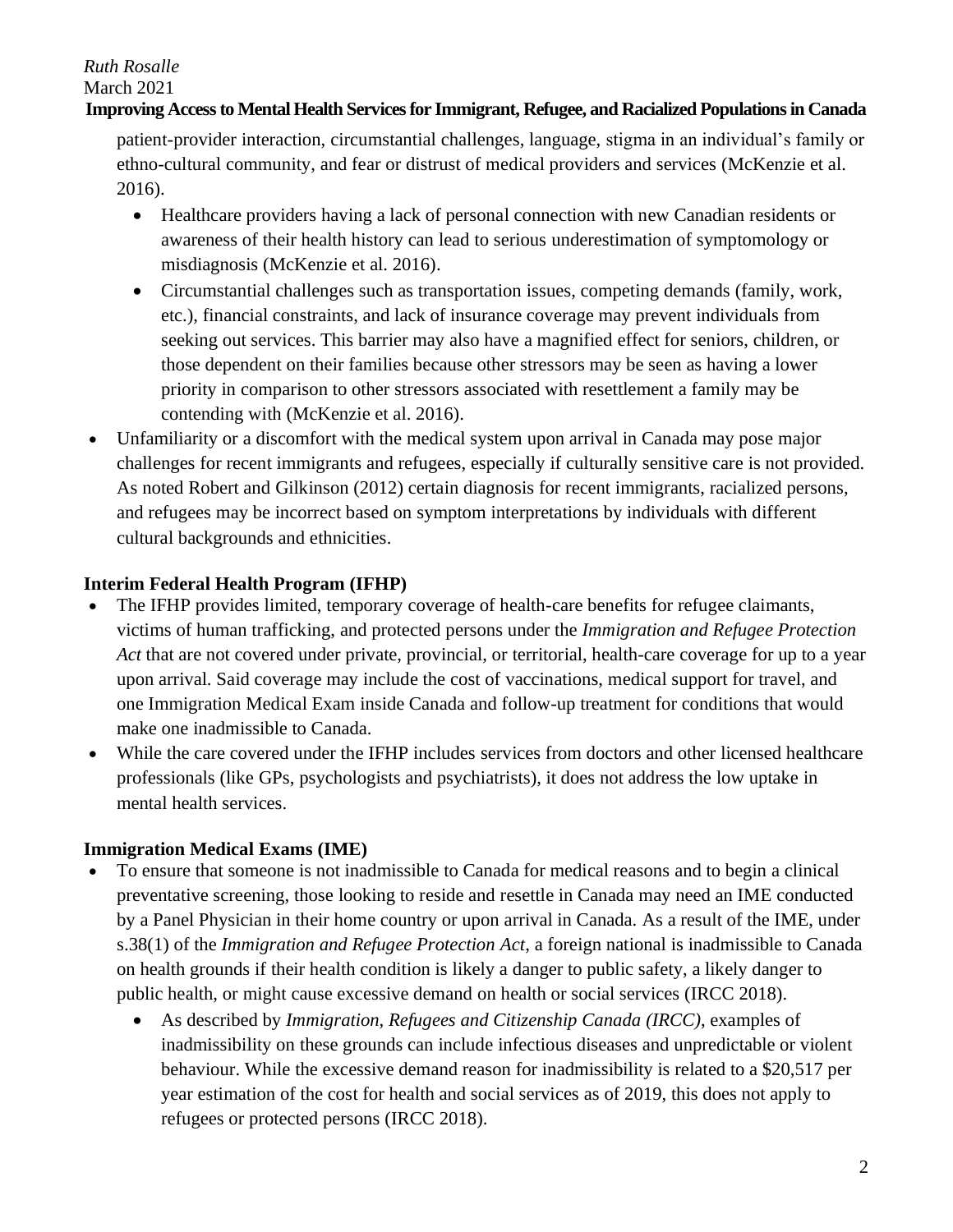#### *Ruth Rosalle* March 2021 **Improving Access to Mental Health Services for Immigrant, Refugee, and Racialized Populations in Canada**

- As noted in the "Operations Directorate, Health Branch Immigration Medical Examination Instructions" from Citizenship and Immigration Canada (2013), panel physicians are to identify untreated depressive disorder, psychosis or substance-related disorders in completion of an IME. While it is up to the opinion of the physician if an individual will likely cause harm to other, the reliability of any conclusions made in an IME on mental health are impacted by an individual's own, culturally based interpretation of their emotional state and symptomology (Citizenship and Immigration Canada 2013).
- Though this portion of the assessment is meant to determine whether someone is inadmissible, a diagnosis from a panel physician does not mean that an individual is adequately connected with the care they need.

## **Existing Programs**

- *Ontario:* The *Refugee HealthLine*, funded by IRCC, offers services to connect newly arrived refugees in Ontario with service providers for transitional healthcare and developing a list of care providers for individuals to rely on (WelcomeOntario n.d.).
- *Government of Canada:* IRCC offers support for mental health and well-being on their website through offering links of crisis intervention and newcomer services in the form of a repository that can be narrowed down by service type (e.g., services for women, substance abuse issues, seniors, LGBTQ2+, and refugees) (IRCC 2021).

## **Options and Recommendations**

## **Preventative Care Checklist and Settlement Service Continuation | Recommended**

- While the current *IME* model is used to as a preventative screening tool to determine admissibility into Canada, utilizing said examinations as purely a preventative care checklist for those who are granted permanent residency or citizenship can provide individuals with better supports. If combined with coordinated, intergovernmental settlement services, a checklist of this form can act as a beginning stage for early mental health interventions and may mitigate future mental health issues by offering more supportive resettlement services (Harris 2016).
- In coordination with the University of Ottawa's Faculty of Medicine, the *Canadian Collaboration for Immigrant and Refugee Health* recommends an "Evidence-Based Preventative Care Checklist for New Immigrants and Refugees". Said checklist includes sections on physical health (allergies, health history, displacement history, etc.) and specifics on mental health, emotional maltreatment, and gender-based violence. Included in the checklist are also links for learning tools and journal articles relevant to where individuals are migrating from (CCIRH n.d.).
	- An example of this could pertain to a physician screening for depression in adults through a clinical inquiry with the patient or screening questionnaire to determine symptomology and connect people with an integrated treatment program or mental health care professional (Pottie et al. 2011).
- Given the detailed information that could be collected in a preventative care checklist upon arrival in Canada, the cultural elements, community supports, past-traumas, socio-economic conditions and other circumstantial factors that may be determinants of an individual's health may be considered to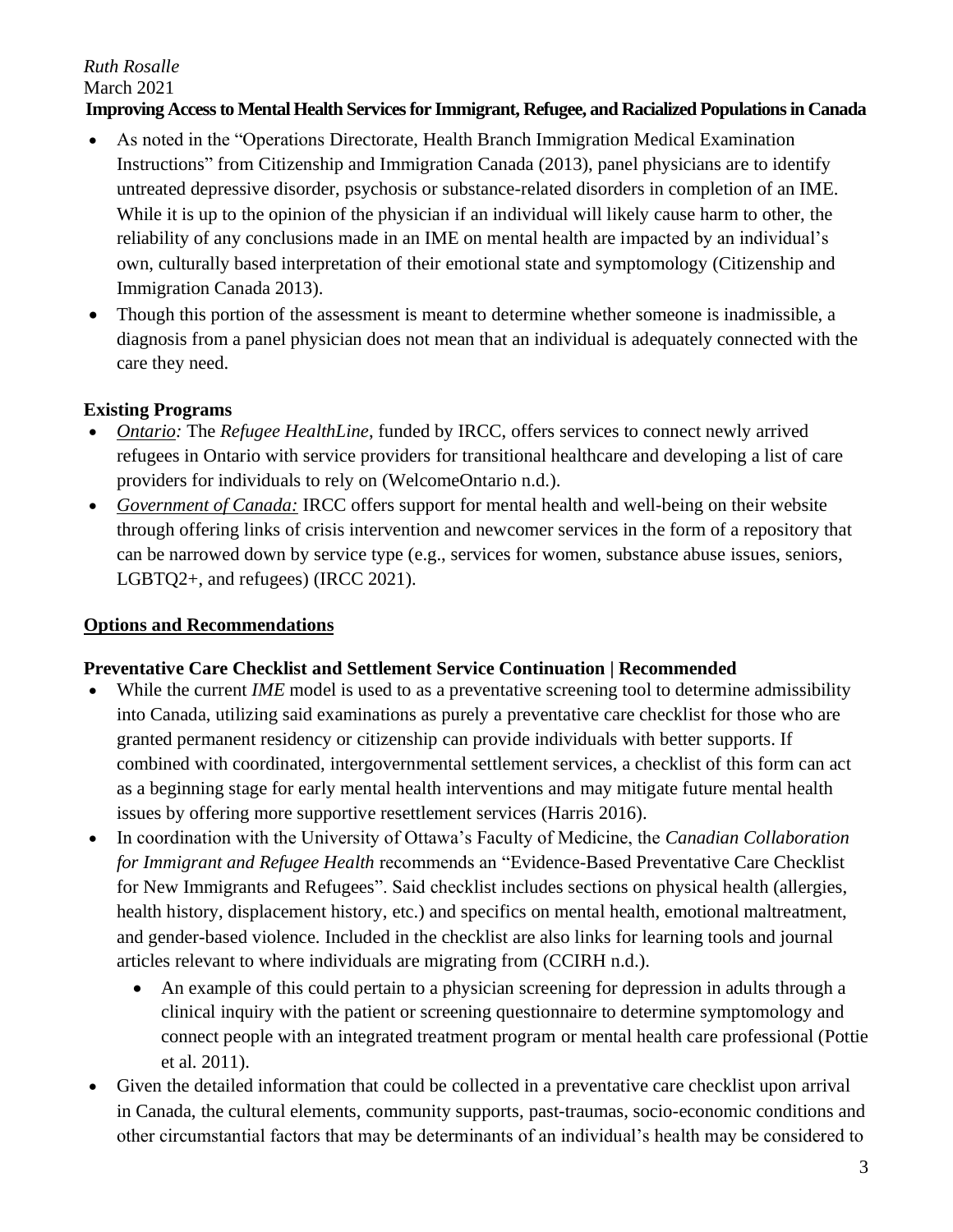# *Ruth Rosalle*

March 2021

#### **Improving Access to Mental Health Services for Immigrant, Refugee, and Racialized Populations in Canada**

assess their mental health state. Upon completion, an individual could be matched with a provincial or locally based service provider (like the Refugee HealthLine) to address the mental health needs of an individual based on their lived experiences.

- This may also remove the barriers some immigrants, refugees, and racialized persons may face through receiving improper diagnosis from local care providers and may provide general practitioners or service providers with baseline knowledge on health history that may not otherwise be available (Pottie et al. 2011).
- A preventative care checklist would also build off of existing examination frameworks established by the federal government, making it a cost-effective option that would remove some stressors associated with migration.

## **Data Collection for Improved Cultural Sensitivity**

- With appropriate care needing to be culturally appropriate and sensitive to ensure that services are utilized equitably, time series data collected on the overall health of those resettling in Canada can give insights as to how their mental health may change with the usage of available services and their time in the country (which may include experiences as a racialized person).
- Improved data collection could be paired with the current IME framework, which would acquire a baseline of health for new residents that could be compared against later health data to highlight specific ways that ethno-cultural and racialized communities may be better served.
- This option requires a high degree of participation from immigrants and refugees resettling in Canada, which could be offset by offering culturally and linguistically sensitive forms of data collection. However, this avenue may be costly and may cause a coordination challenge for different levels of government.